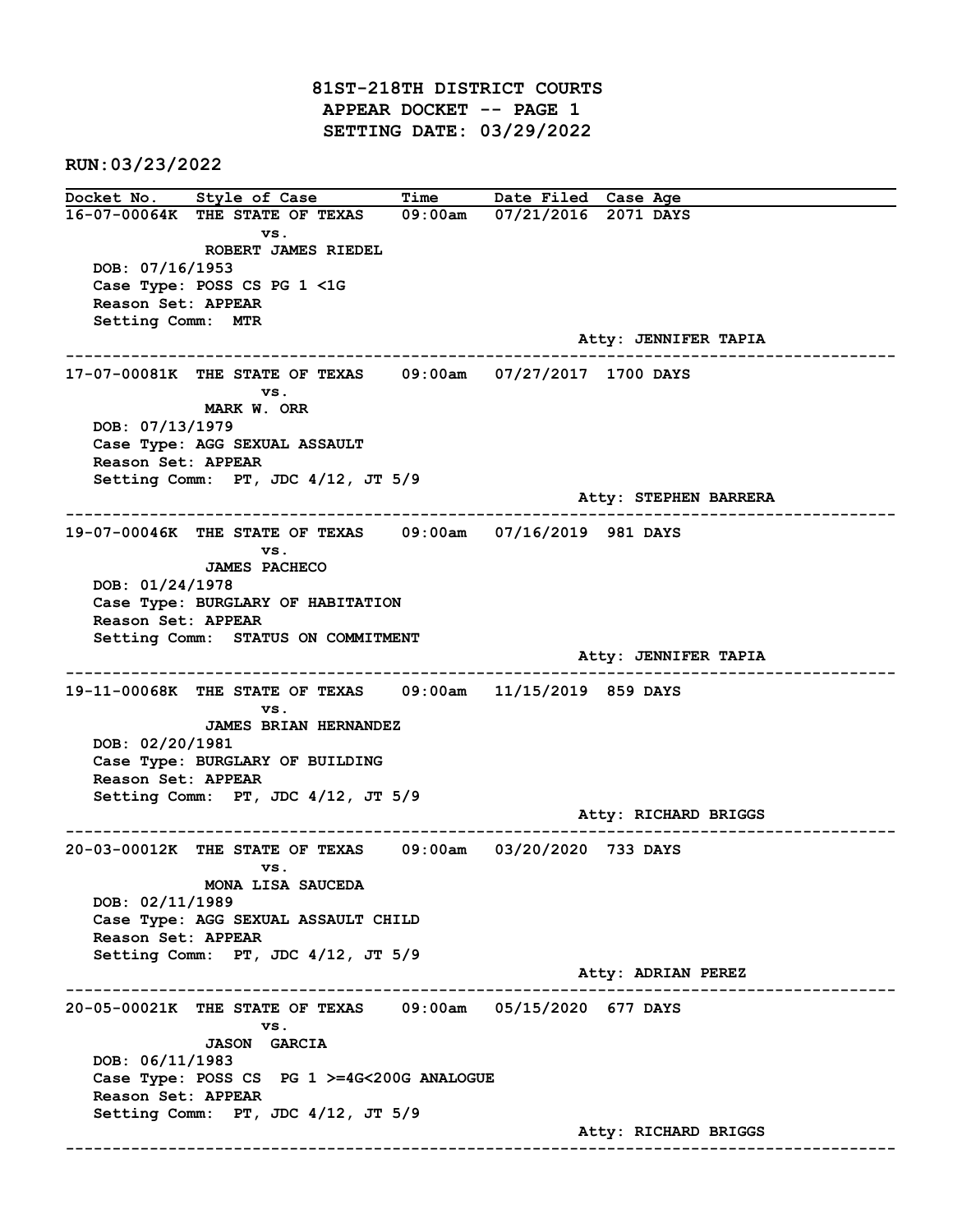81ST-218TH DISTRICT COURTS APPEAR DOCKET -- PAGE 2 SETTING DATE: 03/29/2022

RUN:03/23/2022

Docket No. Style of Case Time Date Filed Case Age 20-05-00030K THE STATE OF TEXAS 09:00am 05/15/2020 677 DAYS vs. TRISHA URRUTIA DOB: 12/22/1998 Case Type: POSS CS PG 1 >= 1G<4G ANALOGUE Reason Set: APPEAR Setting Comm: PT, JDC 4/12, JT 5/9 Atty: RICHARD BRIGGS ------------------------------------------------------------------------------------------------------------------------ 20-05-00034K THE STATE OF TEXAS 09:00am 05/15/2020 677 DAYS vs. JAMES PACHECO DOB: 01/24/1978 Case Type: AGG ASSAULT BY PUBLIC SERVANT Reason Set: APPEAR Setting Comm: STATUS ON COMMITMENT Atty: JENNIFER TAPIA ------------------------------------------------------------------------------------------------------------------------ 20-08-00068K THE STATE OF TEXAS 09:00am 08/28/2020 572 DAYS vs. DANIEL ISIDRO DIAZ DOB: 11/21/1998 Case Type: AGG ROBBERY Reason Set: APPEAR Setting Comm: PT, JDC 4/12, JT 5/9 Atty: STEPHEN BARRERA ------------------------------------------------------------------------------------------------------------------------ 20-08-00069K THE STATE OF TEXAS 09:00am 08/28/2020 572 DAYS vs. ALBERT FARIAS JR. DOB: 11/05/1978 Case Type: AGG ROBBERY Reason Set: APPEAR Setting Comm: PT, JDC 4/12, JT 5/9 Atty: JENNIFER TAPIA ------------------------------------------------------------------------------------------------------------------------ 20-08-00070K THE STATE OF TEXAS 09:00am 08/28/2020 572 DAYS vs. TERRELL DASHAE FOLEY DOB: 01/03/1975 Case Type: POSS CS PG 1 <1G ANALOGUE Reason Set: APPEAR Setting Comm: ARR Atty: ------------------------------------------------------------------------------------------------------------------------ 20-08-00074K THE STATE OF TEXAS 09:00am 08/28/2020 572 DAYS vs. TRISHA THOMASA URRUTIA DOB: 12/22/1998 Case Type: AGG ROBBERY Reason Set: APPEAR Setting Comm: PT, JDC 4/12, JT 5/9 Atty: RICHARD BRIGGS ------------------------------------------------------------------------------------------------------------------------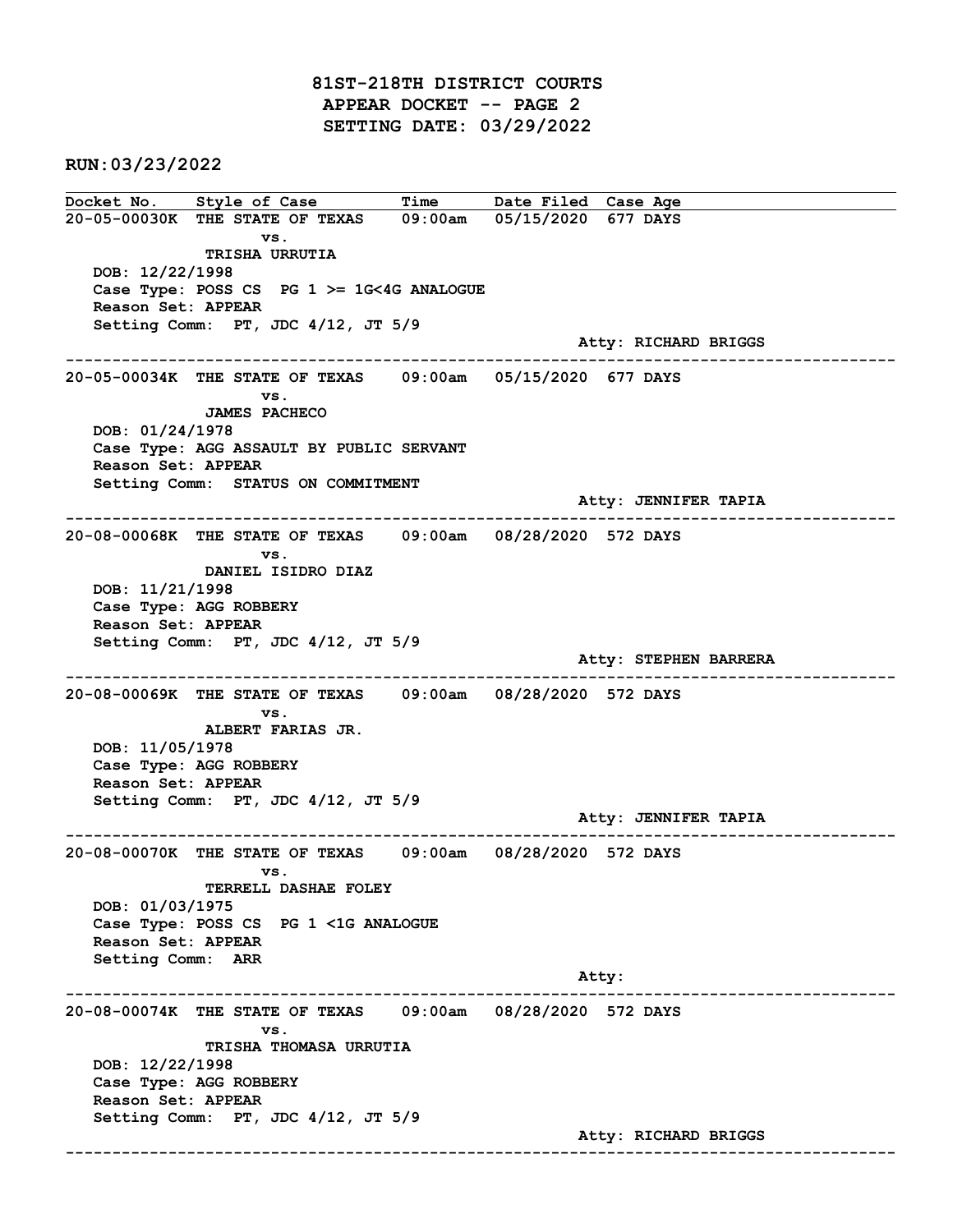81ST-218TH DISTRICT COURTS APPEAR DOCKET -- PAGE 3 SETTING DATE: 03/29/2022

RUN:03/23/2022

Docket No. Style of Case Time Date Filed Case Age 20-09-00083K THE STATE OF TEXAS 09:00am 09/11/2020 558 DAYS vs. DANIEL ISIDRO DIAZ DOB: 11/21/1998 Case Type: AGG ASSAULT W/DEADLY WEAPON Reason Set: APPEAR Setting Comm: PT, JDC 4/12, JT 5/9 Atty: STEPHEN BARRERA ------------------------------------------------------------------------------------------------------------------------ 21-01-00008K THE STATE OF TEXAS 09:00am 01/19/2021 428 DAYS vs. ROBERT JAMES RIEDEL DOB: 07/16/1953 Case Type: ASSAULT FAM/HOUSE MEM IMPEDE BREATH/CIRCULAT Reason Set: APPEAR Setting Comm: MTR Atty: JENNIFER TAPIA ------------------------------------------------------------------------------------------------------------------------ 21-03-00016K THE STATE OF TEXAS 09:00am 03/12/2021 376 DAYS vs. STEVEN R. PESINA DOB: 08/05/1994 Case Type: POSS MARIJ >4OZ<=5LBS Reason Set: APPEAR Setting Comm: PT, JDC 4/12, JT 5/9 Atty: TRLA PDO ------------------------------------------------------------------------------------------------------------------------ 21-03-00019K THE STATE OF TEXAS 09:00am 03/12/2021 376 DAYS vs. RICHARD E. HYATT DOB: 08/10/1980 Case Type: POSS CS PG  $2 \ge 4$ G<400G Reason Set: APPEAR Setting Comm: PT, JDC 4/12, JT 5/9 Atty: ADRIAN PEREZ ------------------------------------------------------------------------------------------------------------------------ 21-03-00036K THE STATE OF TEXAS 09:00am 03/12/2021 376 DAYS vs. JARED R. MARTINEZ DOB: 01/13/2001 Case Type: SEXUAL ASSLT CHILD Reason Set: APPEAR Setting Comm: PT, JDC 4/12, JT 5/9 Atty: ADRIAN PEREZ ------------------------------------------------------------------------------------------------------------------------ 21-03-00039K THE STATE OF TEXAS 09:00am 03/12/2021 376 DAYS vs. DAVID ALVARADO DOB: 08/14/1981 Case Type: IMPROPER PHOTO/VISUAL RECORDING AROUSE/GRATIFY Reason Set: APPEAR Setting Comm: PT, JDC 4/12, JT 5/9 Atty: TRLA PDO ------------------------------------------------------------------------------------------------------------------------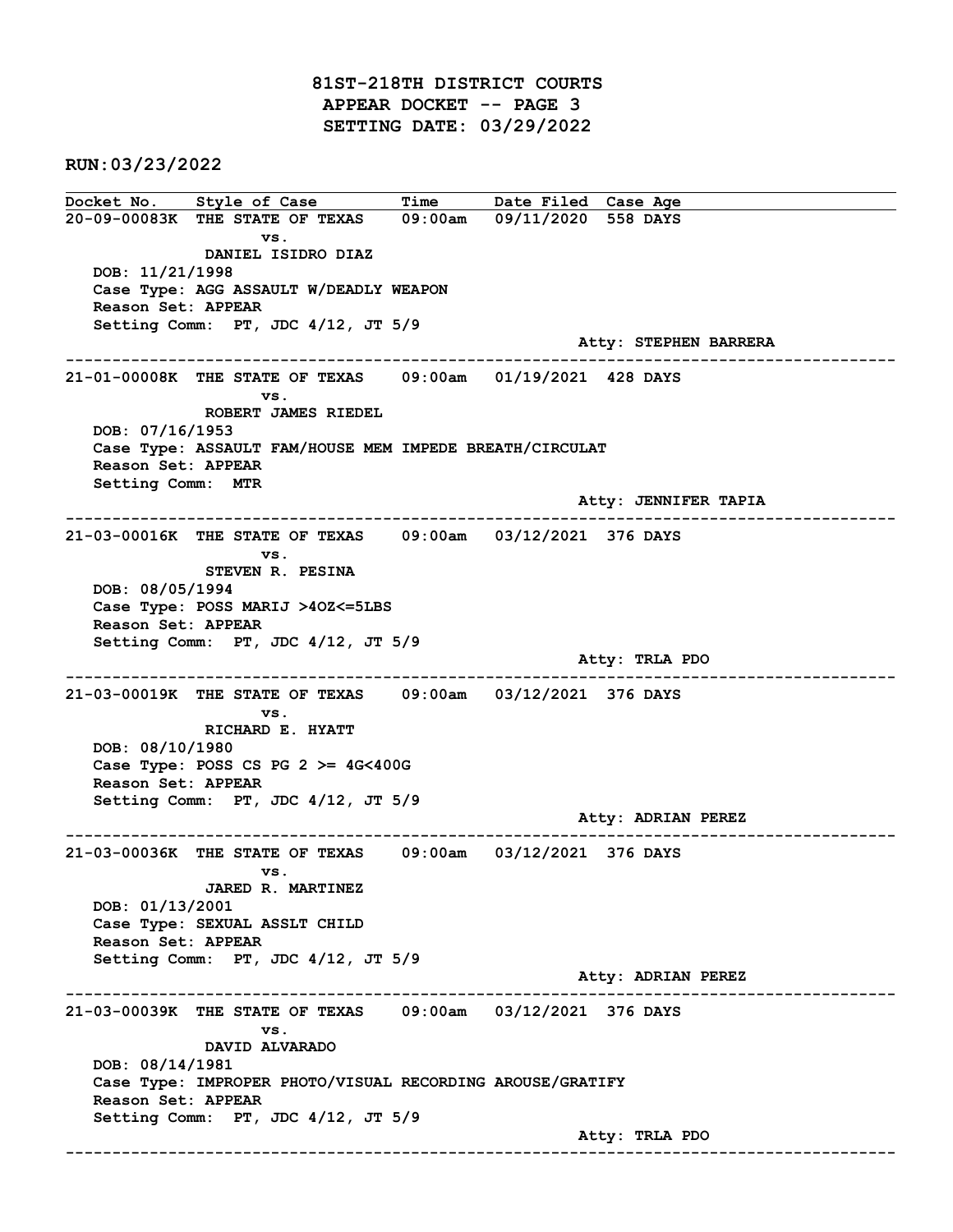81ST-218TH DISTRICT COURTS APPEAR DOCKET -- PAGE 4 SETTING DATE: 03/29/2022

RUN:03/23/2022

Docket No. Style of Case Time Date Filed Case Age 21-05-00044K THE STATE OF TEXAS 09:00am 05/28/2021 299 DAYS vs. RICKY WAYNE LINKINHOKER DOB: 08/21/1959 Case Type: POSS CS PG 1 <1G Reason Set: APPEAR Setting Comm: PT, JDC 4/12, JT 5/9 Atty: TRLA PDO ------------------------------------------------------------------------------------------------------------------------ 21-05-00045K THE STATE OF TEXAS 09:00am 05/28/2021 299 DAYS vs. JONATHAN LUKE LOPEZ DOB: 10/01/1982 Case Type: EVADING ARREST DETENTION W/VEH OR WATERCRAFT Reason Set: APPEAR Setting Comm: PT, JDC 4/12, JT 5/9 Atty: TRLA PDO ------------------------------------------------------------------------------------------------------------------------ 21-05-00052K THE STATE OF TEXAS 09:00am 05/28/2021 299 DAYS vs. DOUGLAS DWAYNE ROSE DOB: 11/09/1975 Case Type: ASSAULT FAM/HOUSE MEM IMPEDE BREATH/CIRCULAT Reason Set: APPEAR Setting Comm: NEEDS NEW DATES Atty: TRLA PDO ------------------------------------------------------------------------------------------------------------------------ 21-05-00054K THE STATE OF TEXAS 09:00am 05/28/2021 299 DAYS vs. DANIEL RAMON SOLIZ DOB: 11/18/1994 Case Type: ASSAULT FAM/HOUSE MEM IMPEDE BREATH/CIRCULAT Reason Set: APPEAR Setting Comm: PT, JDC 4/12, JT 5/9 Atty: ADRIAN PEREZ ------------------------------------------------------------------------------------------------------------------------ 21-07-00078K THE STATE OF TEXAS 09:00am 07/01/2021 265 DAYS vs. JAMIE LEE RAMOS DOB: 11/25/1988 Case Type: POSS CS PG 1 <1G Reason Set: APPEAR Setting Comm: PT, JDC 4/12, JT 5/9 Atty: TRLA PDO ------------------------------------------------------------------------------------------------------------------------ 21-09-00079K THE STATE OF TEXAS 09:00am 09/10/2021 194 DAYS vs. LESLIE ANN ALVARADO DOB: 10/01/1983 Case Type: FRAUD USE/POSS IDENTIFYING INFO # ITEMS 5<10 Reason Set: APPEAR Setting Comm: PT, JDC 4/12, JT 5/9 Atty: ADRIAN PEREZ ------------------------------------------------------------------------------------------------------------------------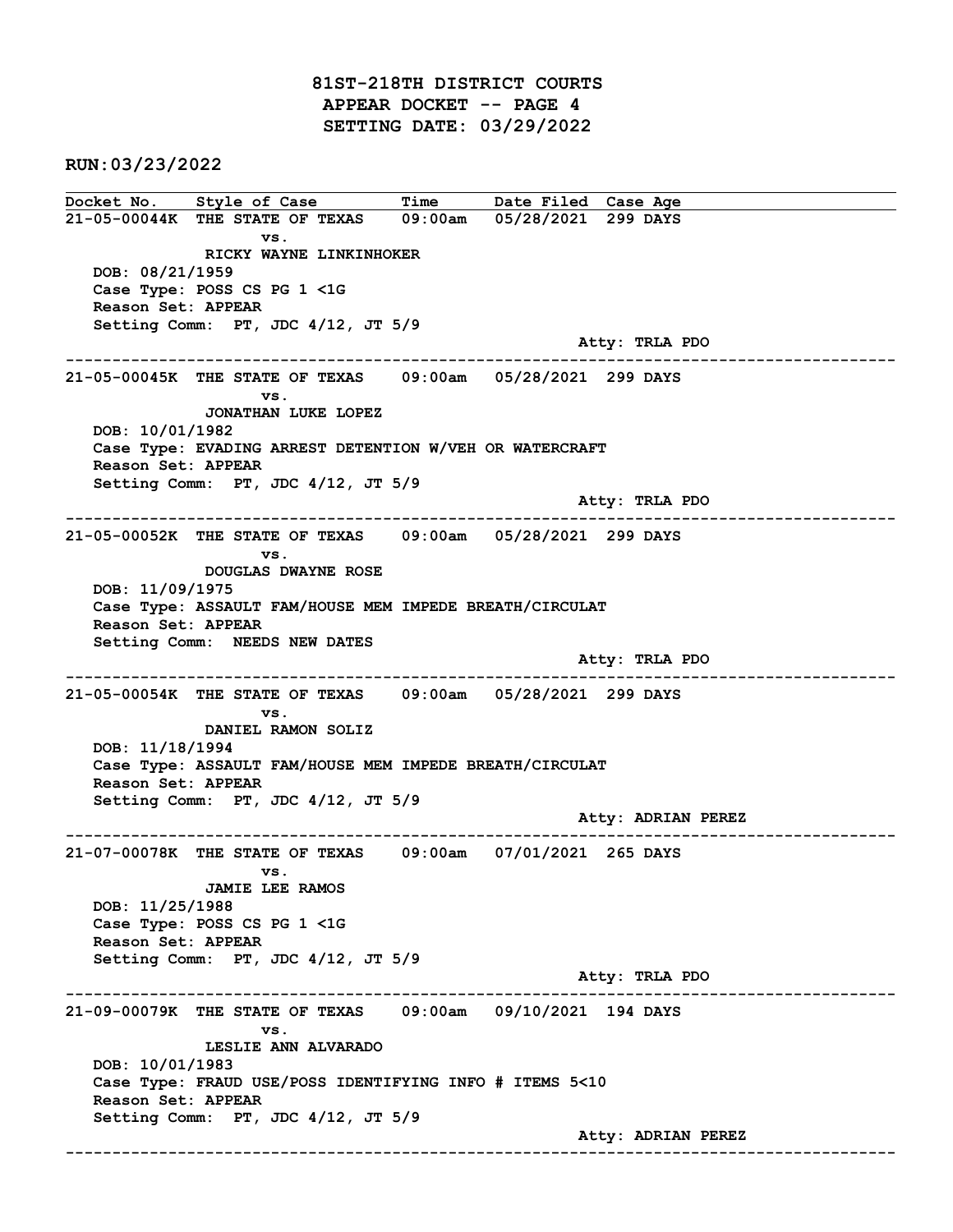81ST-218TH DISTRICT COURTS APPEAR DOCKET -- PAGE 5 SETTING DATE: 03/29/2022

RUN:03/23/2022

Docket No. Style of Case Time Date Filed Case Age 21-09-00081K THE STATE OF TEXAS 09:00am 09/10/2021 194 DAYS vs. COURTNEY MARIE CISNEROS DOB: 08/30/1981 Case Type: THEFT PROP >=\$2,500<\$30K Reason Set: APPEAR Setting Comm: PT, JDC 4/12, JT 5/9 Atty: STEPHEN BARRERA ------------------------------------------------------------------------------------------------------------------------ 21-09-00084K THE STATE OF TEXAS 09:00am 09/10/2021 194 DAYS vs. BRIAN TIMOTHY MCMANIGAL DOB: 01/12/1961 Case Type: INJURY CHILD/ELDERLY/DISABLE W/INT BODILY INJ Reason Set: APPEAR Setting Comm: PT, JDC 4/12, JT 5/9 Atty: VICTORIA DAVIS ------------------------------------------------------------------------------------------------------------------------ 21-09-00086K THE STATE OF TEXAS 09:00am 09/10/2021 194 DAYS vs. CLARISA MARIE PESINA DOB: 05/12/2000 Case Type: ASSAULT FAM/HOUSE MEM IMPEDE BREATH/CIRCULAT Reason Set: APPEAR Setting Comm: PT, JDC 4/12, JT 5/9 Atty: TRLA PDO ------------------------------------------------------------------------------------------------------------------------ 21-09-00087K THE STATE OF TEXAS 09:00am 09/10/2021 194 DAYS vs. STEVEN RAY PESINA DOB: 08/05/1994 Case Type: POSS MARIJ >4OZ<=5LBS Reason Set: APPEAR Setting Comm: PT, JDC 4/12, JT 5/9 Atty: TRLA PDO ------------------------------------------------------------------------------------------------------------------------ 21-09-00089K THE STATE OF TEXAS 09:00am 09/10/2021 194 DAYS vs. TYLER REYNOLDS DOB: 11/13/1995 Case Type: BURGLARY OF HABITATION Reason Set: APPEAR Setting Comm: PT, JDC 4/12, JT 5/9 Atty: RICHARD BRIGGS ------------------------------------------------------------------------------------------------------------------------ 21-09-00090K THE STATE OF TEXAS 09:00am 09/10/2021 194 DAYS vs. JESSE JOE SALINAS DOB: 03/17/1980 Case Type: AGG ASSAULT CAUSES SERIOUS BODILY INJ Reason Set: APPEAR Setting Comm: PT, JDC 4/12, JT 5/9 Atty: TRLA PDO ------------------------------------------------------------------------------------------------------------------------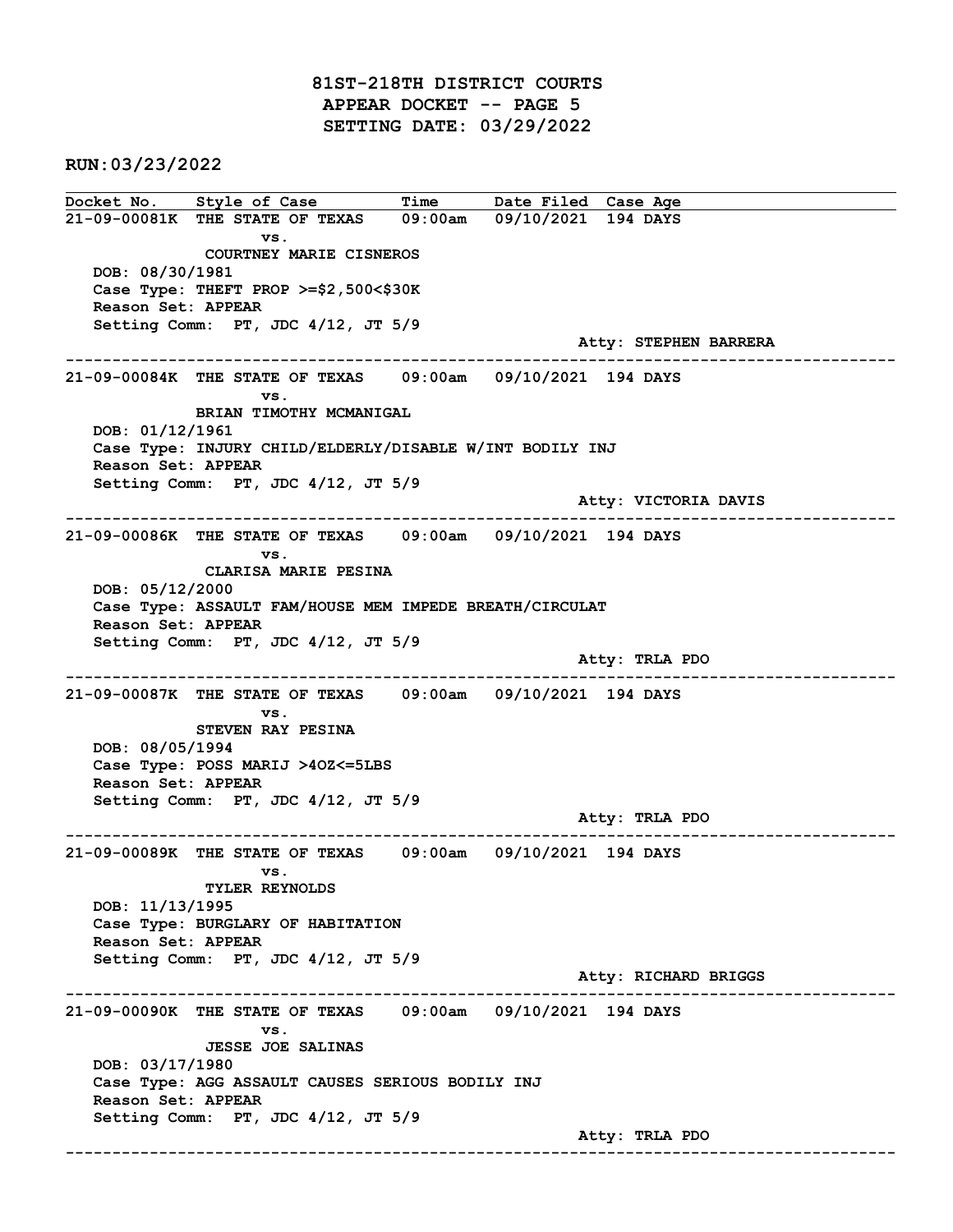81ST-218TH DISTRICT COURTS APPEAR DOCKET -- PAGE 6 SETTING DATE: 03/29/2022

RUN:03/23/2022

Docket No. Style of Case Time Date Filed Case Age 21-09-00091K THE STATE OF TEXAS 09:00am 09/10/2021 194 DAYS vs. DAVID SEGURA,JR DOB: 04/10/1976 Case Type: EVADING ARREST DET W/VEH Reason Set: APPEAR Setting Comm: PT, JDC 4/12, JT 5/9 Atty: TRLA PDO ------------------------------------------------------------------------------------------------------------------------ 21-09-00093K THE STATE OF TEXAS 09:00am 09/10/2021 194 DAYS vs. KYLE EARL WILLIAMS DOB: 11/10/1989 Case Type: ASSAULT FAM/HOUSE MEM IMPEDE BREATH/CIRCULAT Reason Set: APPEAR Setting Comm: PT, JDC 4/12, JT 5/9 Atty: STEPHEN BARRERA ------------------------------------------------------------------------------------------------------------------------ 21-11-00094K THE STATE OF TEXAS 09:00am 11/05/2021 138 DAYS vs. IVAN DARIAN CANO DOB: 01/05/1995 Case Type: AGG ASSAULT W/DEADLY WEAPON Reason Set: APPEAR Setting Comm: PT, JDC 4/12, JT 5/9 Atty: STEPHEN BARRERA ------------------------------------------------------------------------------------------------------------------------ 21-11-00095K THE STATE OF TEXAS 09:00am 11/05/2021 138 DAYS vs. ZACHARY TYLER DECAS DOB: 04/18/1989 Case Type: THEFT PROP <\$2,500 2/MORE PREV CONV Reason Set: APPEAR Setting Comm: PT, JDC 4/12, JT 5/9 Atty: TRLA PDO ------------------------------------------------------------------------------------------------------------------------ 21-11-00096K THE STATE OF TEXAS 09:00am 11/05/2021 138 DAYS vs. WILLIAM CODY EATON DOB: 10/30/1988 Case Type: POSS CS PG 1 >=1G<4G Reason Set: APPEAR Setting Comm: PT, JDC 4/12, JT 5/9 Atty: RICHARD BRIGGS ------------------------------------------------------------------------------------------------------------------------ 21-11-00097K THE STATE OF TEXAS 09:00am 11/05/2021 138 DAYS vs. JASON MICHAEL GARCIA DOB: 06/11/1983 Case Type: POSS CS PG 1 <1G Reason Set: APPEAR Setting Comm: PT, JDC 4/12, JT 5/9 Atty: RICHARD BRIGGS ------------------------------------------------------------------------------------------------------------------------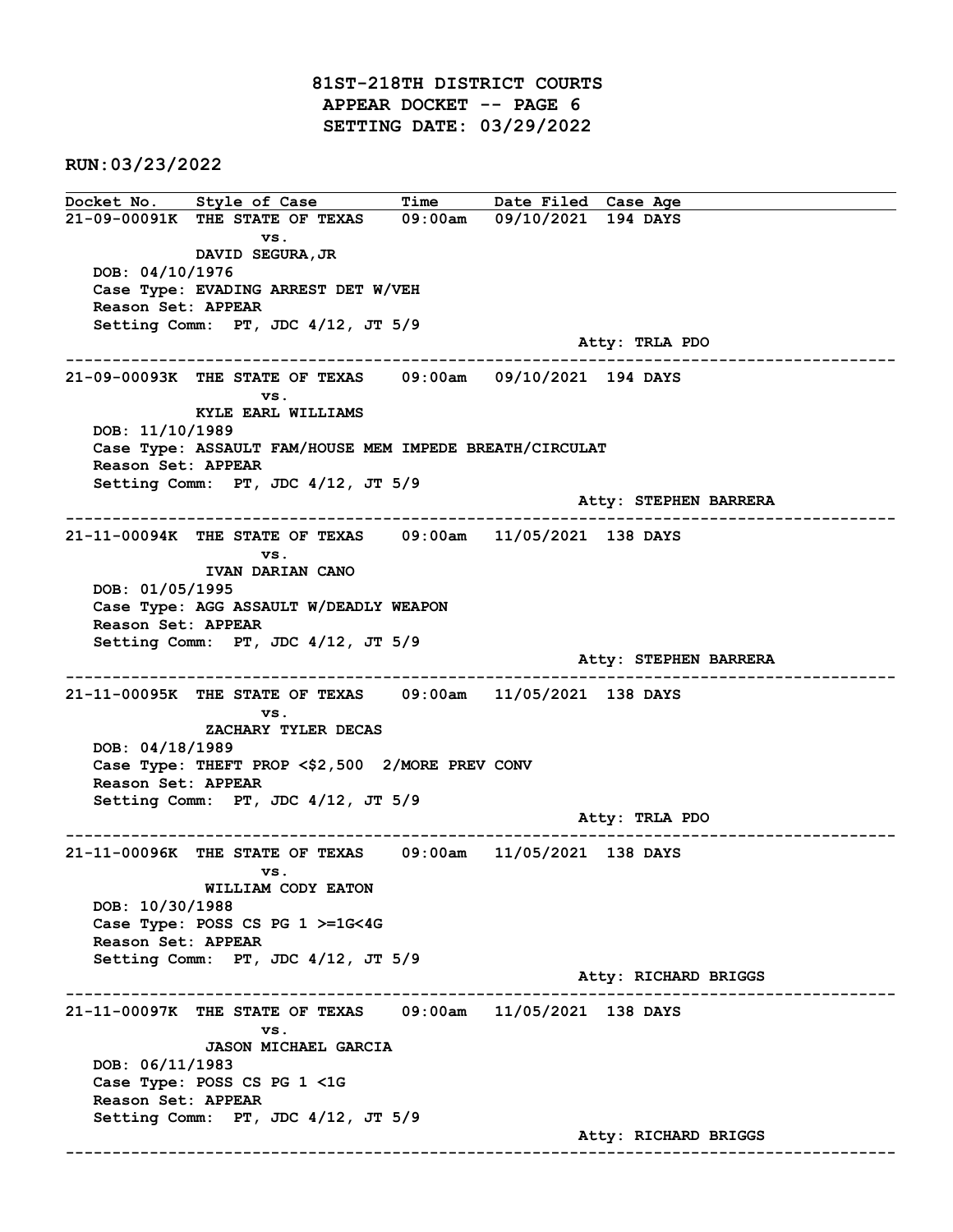81ST-218TH DISTRICT COURTS APPEAR DOCKET -- PAGE 7 SETTING DATE: 03/29/2022

RUN:03/23/2022

Docket No. Style of Case Time Date Filed Case Age 21-11-00101K THE STATE OF TEXAS 09:00am 11/05/2021 138 DAYS vs. DANIEL RAMIREZ, III DOB: 06/18/1996 Case Type: BURGLARY OF BUILDING Reason Set: APPEAR Setting Comm: PT, JDC 4/12, JT 5/9 Atty: TRLA PDO ------------------------------------------------------------------------------------------------------------------------ 21-11-00104K THE STATE OF TEXAS 09:00am 11/05/2021 138 DAYS vs. JEFFREY DYLAN LEPELLEY DOB: 05/21/1969 Case Type: ARSON Reason Set: APPEAR Setting Comm: MOTION FOR RELIEF FROM BOND CONDITIONS\*\*ZOOM HEARING\*\* Atty: DAVID CHAPMAN ------------------------------------------------------------------------------------------------------------------------ 21-11-00105K THE STATE OF TEXAS 09:00am 11/05/2021 138 DAYS vs. JEFFREY DYLAN LEPELLEY DOB: 05/21/1969 Case Type: ARSON Reason Set: APPEAR Setting Comm: MOTION \*\*ZOOM HEARING\*\* Atty: DAVID CHAPMAN ------------------------------------------------------------------------------------------------------------------------ 21-11-00106K THE STATE OF TEXAS 09:00am 11/05/2021 138 DAYS vs. JEFFREY DYLAN LEPELLEY DOB: 05/21/1969 Case Type: ARSON Reason Set: APPEAR Setting Comm: MOTION FOR RELIEF FROM BOND CONDITIONS \*\*ZOOM HEARING\*\* Atty: DAVID CHAPMAN ------------------------------------------------------------------------------------------------------------------------ 22-01-00002K THE STATE OF TEXAS 09:00am 01/18/2022 64 DAYS vs. JOE BRAVO DOB: 09/03/1990 Case Type: AGG ASSAULT W/DEADLY WEAPON Reason Set: APPEAR Setting Comm: PT, JDC 4/12, JT 5/9 Atty: TRLA PDO ------------------------------------------------------------------------------------------------------------------------ 22-01-00005K THE STATE OF TEXAS 09:00am 01/18/2022 64 DAYS vs. RICHARD EUGENE HYATT DOB: 08/10/1980 Case Type: EVADING ARREST DET W/VEH Reason Set: APPEAR Setting Comm: PT, JDC 4/12, JT 5/9 Atty: ADRIAN PEREZ ------------------------------------------------------------------------------------------------------------------------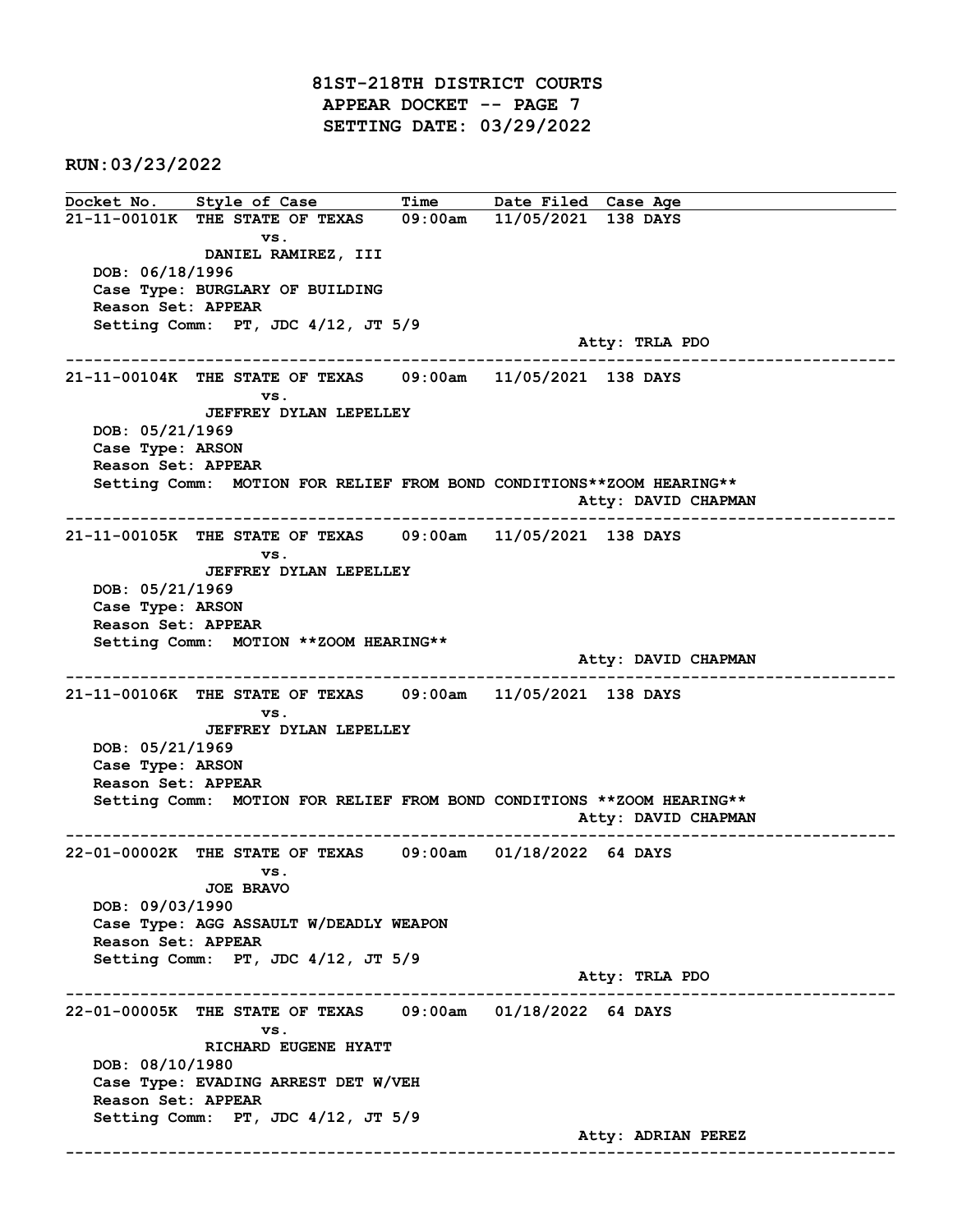81ST-218TH DISTRICT COURTS APPEAR DOCKET -- PAGE 8 SETTING DATE: 03/29/2022

RUN:03/23/2022

Docket No. Style of Case Time Date Filed Case Age 22-01-00007K THE STATE OF TEXAS 09:00am 01/18/2022 64 DAYS vs. MAXWELL GABRIEL MORGAN DOB: 06/26/1993 Case Type: POSS CS PG 1 <1G Reason Set: APPEAR Setting Comm: PT, JDC 4/12, JT 5/9 Atty: TRLA PDO ------------------------------------------------------------------------------------------------------------------------ 22-01-00011K THE STATE OF TEXAS 09:00am 01/18/2022 64 DAYS vs. DYLAN JEFFERSON JENKINS DOB: 07/13/2003 Case Type: EVADING ARREST DETENTION W/VEH Reason Set: APPEAR Setting Comm: PT, JDC 4/12, JT 5/9 Atty: TRLA PDO ------------------------------------------------------------------------------------------------------------------------ 22-01-00012K THE STATE OF TEXAS 09:00am 01/18/2022 64 DAYS vs. JEREMIAH J. RICHARDSON DOB: 10/05/2002 Case Type: SEXUAL ASSLT CHILD Reason Set: APPEAR Setting Comm: PT, JDC 4/12, JT 5/9 Atty: ADRIAN PEREZ ------------------------------------------------------------------------------------------------------------------------ 22-01-00015K THE STATE OF TEXAS 09:00am 01/18/2022 64 DAYS vs. CHRISTOVAL SOTO-REYES DOB: 08/26/1980 Case Type: THEFT PROP >=\$2,500<\$30K Reason Set: APPEAR Setting Comm: PT, JDC 4/12, JT 5/9 Atty: ADRIAN PEREZ ------------------------------------------------------------------------------------------------------------------------ 22-01-00016K THE STATE OF TEXAS 09:00am 01/18/2022 64 DAYS vs. TYLER REYNOLDS DOB: 11/13/1995 Case Type: POSS CS PG 1 <1G Reason Set: APPEAR Setting Comm: PT, JDC 4/12, JT 5/9 Atty: ------------------------------------------------------------------------------------------------------------------------ 22-01-00017K THE STATE OF TEXAS 09:00am 01/18/2022 64 DAYS vs. TERESA RENEA COREY DOB: 11/22/1961 Case Type: POSS CS PG 1 <1G Reason Set: APPEAR Setting Comm: PT, JDC 4/12, JT 5/9 Atty: TRLA PDO ------------------------------------------------------------------------------------------------------------------------